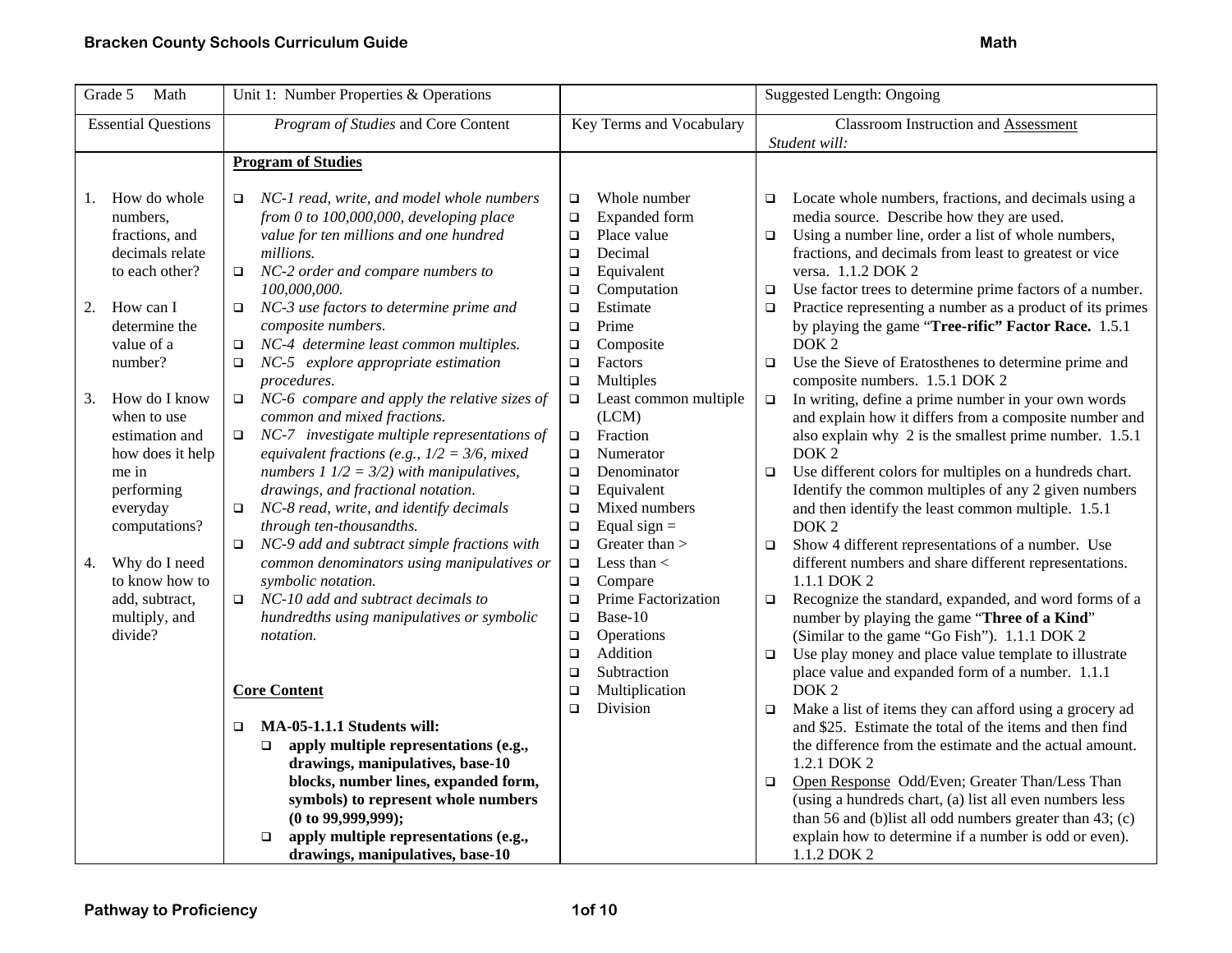| Grade 5<br>Math            | Unit 1: Number Properties & Operations                                    |                          | Suggested Length: Ongoing                                         |
|----------------------------|---------------------------------------------------------------------------|--------------------------|-------------------------------------------------------------------|
| <b>Essential Questions</b> | Program of Studies and Core Content                                       | Key Terms and Vocabulary | Classroom Instruction and Assessment                              |
|                            |                                                                           |                          | Student will:                                                     |
|                            | blocks, number lines, symbols) to                                         |                          | Open Response Fact Families given three numbers that<br>$\Box$    |
|                            | describe commonly-used fractions,                                         |                          | make up a fact family, write two addition and two                 |
|                            | mixed numbers, and decimals through                                       |                          | subtraction facts (or multiplication and division facts) to       |
|                            | thousandths;                                                              |                          | show the relationship of the three numbers and explain            |
|                            | apply these numbers to represent real-<br>$\Box$                          |                          | the grouping of the numbers so that it would help a               |
|                            | world problems and                                                        |                          | friend remember how to create fact families. 1.3.1 DOK            |
|                            | explain how the base 10 number<br>$\Box$                                  |                          |                                                                   |
|                            | system relates to place value. DOK 2                                      |                          | With a partner, use fraction manipulatives to compare<br>$\Box$   |
|                            | MA-05-1.1.2 Students will read, write and<br>$\Box$                       |                          | fractions and to model addition and subtraction of                |
|                            | rename whole numbers, fractions and                                       |                          | fractions with like denominators (Investigations $2 \& 3$ ).      |
|                            | decimals and apply to real-world and                                      |                          | 1.3.1 DOK 2                                                       |
|                            | mathematical problems.                                                    |                          | Open Response "Whole Numbers" (Given a list of<br>$\Box$          |
|                            | MA-05-1.1.3 Students will compare $\langle \langle , \rangle$ ,<br>$\Box$ |                          | whole numbers, classify each number as odd or even,               |
|                            | $=$ ) and order whole numbers, fractions and                              |                          | order the list of numbers from least to greatest, and find        |
|                            | decimals and explain the relationships                                    |                          | the sum of the greatest odd number and the least even             |
|                            | (equivalence, order) between and among                                    |                          | number). 1.1.2 DOK 2                                              |
|                            | them. DOK 2                                                               |                          | In groups of three, use fraction strips to help solve a<br>$\Box$ |
|                            | MA-05-1.2.1 Students will apply and<br>$\Box$                             |                          | word problem involving fractions. Each group will be              |
|                            | describe appropriate strategies for                                       |                          | given a 12" x 18" sheet of paper that they will fold into         |
|                            | estimating quantities of objects and                                      |                          | four sections and label the four sections (1) Problem (2)         |
|                            | computational results in real-world                                       |                          | Number It (3) Picture It (4) Write It. The group will             |
|                            | problems. DOK 2                                                           |                          | write a story problem from a math text in the first box,          |
|                            | MA-05-1.3.1 Students will analyze real-<br>$\Box$                         |                          | solve the problem with numbers in the second box, use             |
|                            | world problems to identify the appropriate                                |                          | pictures to show the solution in the third box, and               |
|                            | mathematical operations and will apply                                    |                          | explain in words how they solved the problem in the               |
|                            | operations to solve real-world problems                                   |                          | fourth box. "Number It, Picture It, Write It!" (could             |
|                            | with the following constraints:                                           |                          | also have students write original problems instead of             |
|                            | add, subtract, multiply, and divide<br>$\Box$                             |                          | using problems from a text). 1.3.1 DOK 2                          |
|                            | whole numbers (less than 100,000,000),                                    |                          | Create arrays on graph paper to represent prime and<br>$\Box$     |
|                            | using technology where appropriate;                                       |                          | composite numbers. Give each student a number                     |
|                            | add and subtract fractions with like<br>$\Box$                            |                          | between 2 and 30 and direct each student to represent             |
|                            | denominators through 16, with sums                                        |                          | that number on the graph paper with as many arrays as             |
|                            | less than or equal to one and                                             |                          | possible. After checking for accuracy, have the students          |
|                            | add and subtract decimals through<br>$\Box$                               |                          | cut out their representations, glue them to construction          |
|                            | hundredths. DOK 2                                                         |                          | paper and label. Do this with several numbers.                    |
|                            | MA-05-1.3.2 Students will skip-count<br>$\Box$                            |                          | Students should discover that prime numbers could only            |
|                            | forward and backward.                                                     |                          | be represented by arrays with only one row of squares,            |
|                            | MA-05-1.3.3 Students will multiply decimals<br>▫                          |                          | while composite number can be represented by arrays               |
|                            | through tenths.                                                           |                          | with one or more rows. As a follow up, have each                  |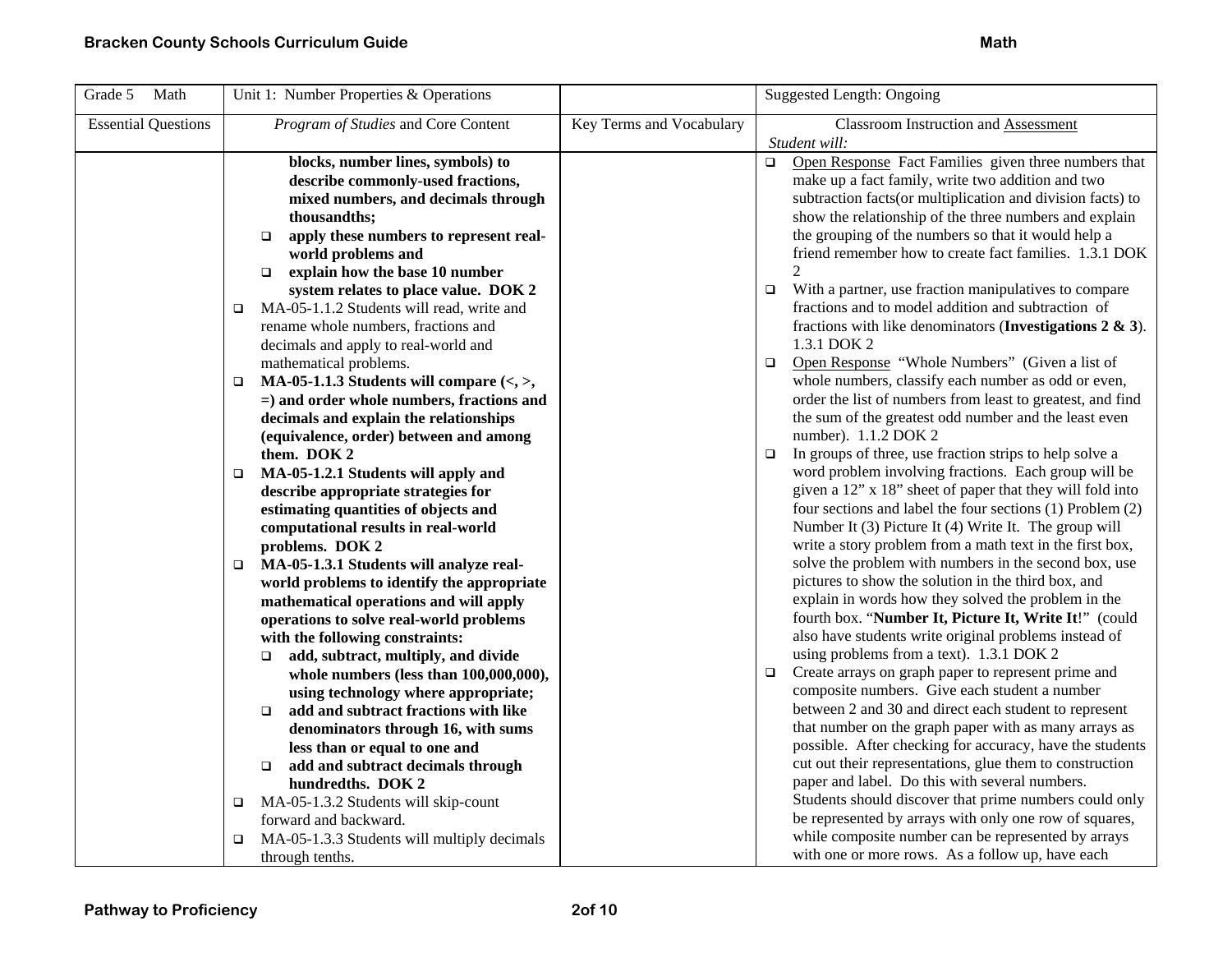| Grade 5<br>Math            | Unit 1: Number Properties & Operations                                                                                                                                                                                                                                                                                                                                                                                                                                                                                                                                       |                          | <b>Suggested Length: Ongoing</b>                                                                                                                                                                                                                                                                                                                                                                                                                                                                                                                                                                                                                                                                                                                                                                                                                                                                                                                                                                                                                                                                                                                                                                                                                                                                                                                                                                                                                                                                                                                                   |
|----------------------------|------------------------------------------------------------------------------------------------------------------------------------------------------------------------------------------------------------------------------------------------------------------------------------------------------------------------------------------------------------------------------------------------------------------------------------------------------------------------------------------------------------------------------------------------------------------------------|--------------------------|--------------------------------------------------------------------------------------------------------------------------------------------------------------------------------------------------------------------------------------------------------------------------------------------------------------------------------------------------------------------------------------------------------------------------------------------------------------------------------------------------------------------------------------------------------------------------------------------------------------------------------------------------------------------------------------------------------------------------------------------------------------------------------------------------------------------------------------------------------------------------------------------------------------------------------------------------------------------------------------------------------------------------------------------------------------------------------------------------------------------------------------------------------------------------------------------------------------------------------------------------------------------------------------------------------------------------------------------------------------------------------------------------------------------------------------------------------------------------------------------------------------------------------------------------------------------|
| <b>Essential Questions</b> | Program of Studies and Core Content                                                                                                                                                                                                                                                                                                                                                                                                                                                                                                                                          | Key Terms and Vocabulary | <b>Classroom Instruction and Assessment</b><br>Student will:                                                                                                                                                                                                                                                                                                                                                                                                                                                                                                                                                                                                                                                                                                                                                                                                                                                                                                                                                                                                                                                                                                                                                                                                                                                                                                                                                                                                                                                                                                       |
|                            | MA-05-1.5.1 Students will identify and<br>$\Box$<br>determine composite numbers, prime<br>numbers, multiples of a number, factors of<br>numbers and least common multiples<br>(LCM) and will apply these numbers to<br>solve real-world problems. DOK 2<br>MA-05-1.5.2 Students will use the<br>$\Box$<br>commutative properties of addition and<br>multiplication, the associative properties of<br>addition and multiplication, the identity<br>properties of addition and multiplication and<br>the zero property of multiplication in written<br>and mental computation. |                          | student write a paragraph on the paper explaining the<br>difference between the two types of numbers. "Array<br>Play" 1.5.1 DOK 2<br>Use a Venn diagram to compare various categories of<br>$\Box$<br>numbers such as even numbers and multiples of five<br>(this can be applied to many other categories of<br>number). 1.5.1 DOK 2<br>Open Response "4-H Camp" given a list of items<br>$\Box$<br>needed for camp, estimate the total cost of the items and<br>explain the method you used to determine the total cost.<br>1.2.1 DOK 2<br>Open Response "Cupcakes" given the number of<br>$\Box$<br>cupcakes and the color of icing on each, draw a diagram<br>showing how they could be arranged on a tray and<br>decide if the number of cupcakes (given in fraction<br>form) with each color of icing is the same or different.<br>1.1.2 DOK 2<br>Open Response "Number Sentences" Given number<br>$\Box$<br>sentences to solve, use arithmetic properties to solve<br>them mentally and then explain the property that made<br>the problem easy to do mentally. 1.3.1 DOK 2<br>Open Response "Is It Worth It? Given the cost of<br>$\Box$<br>babysitting for the first, second, and each additional<br>hour, calculate the amount of money earned for a given<br>time period. 1.3.1 DOK 2<br>Open Response "Dining Out" Given the cost for<br>$\Box$<br>children and adults for lunch and dinner at a buffet<br>restaurant, determine how much money a family of five<br>would save by eating at the restaurant for lunch rather<br>than dinner. 1.3.1 DOK 2 |

| Math<br>Grade 5            | Unit 2: Measurement                          |                          | Suggested Length: Ongoing                             |
|----------------------------|----------------------------------------------|--------------------------|-------------------------------------------------------|
| <b>Essential Questions</b> | <i>Program of Studies</i> and Core Content   | Key Terms and Vocabulary | <b>Classroom Instruction and Assessment</b>           |
|                            |                                              |                          | Student will:                                         |
|                            | <b>Program of Studies</b>                    |                          |                                                       |
| How do I use               | GM-4 use charts and tables to determine time | ∟ength                   | With a partner, measure each other's heights in "feet |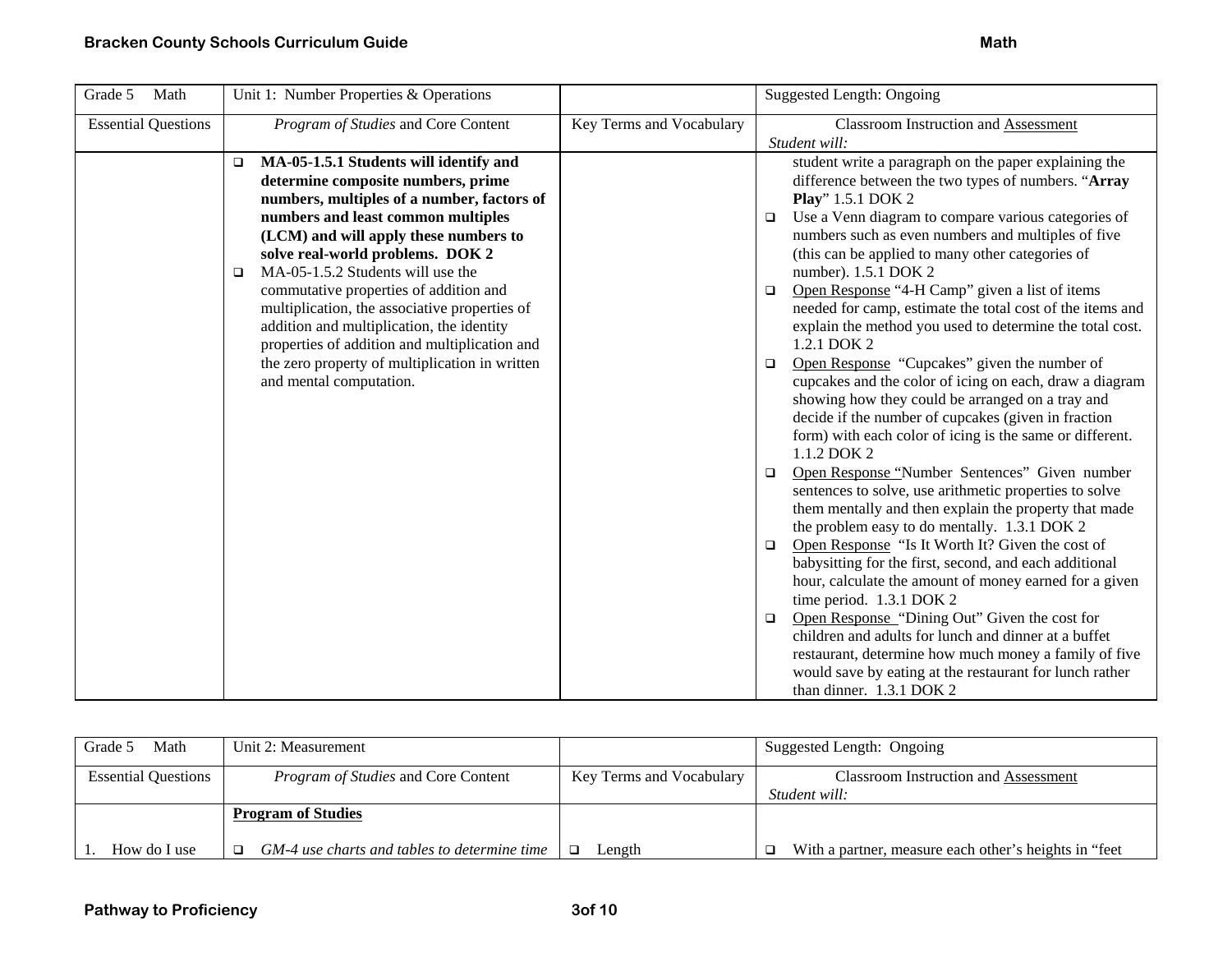## **Bracken County Schools Curriculum Guide Math Accord Accord Accord Math Accord Math Accord Math Accord Math**

| Grade 5<br>Math                 | Unit 2: Measurement                                                                                     |                           | Suggested Length: Ongoing                                                                                     |
|---------------------------------|---------------------------------------------------------------------------------------------------------|---------------------------|---------------------------------------------------------------------------------------------------------------|
| <b>Essential Questions</b>      | Program of Studies and Core Content                                                                     | Key Terms and Vocabulary  | <b>Classroom Instruction and Assessment</b>                                                                   |
| area, perimeter,                | schedules and work with time zones.                                                                     | Area<br>$\Box$            | Student will:<br>plus inches" form and "inches only" form and then show                                       |
| and volume in                   | GM-5 determine area and perimeter of<br>$\Box$                                                          | Perimeter<br>$\Box$       | that the two measurements are equal. (Lesson 47                                                               |
| my everyday                     | triangles and rectangles.                                                                               | Measure<br>$\Box$         | Activity) 2.2.2 DOK 2                                                                                         |
| life?                           | GM-6 relate units (e.g., linear, volume, mass)                                                          | Metric units<br>$\Box$    | With a partner, measure each other's heights in metric<br>$\Box$                                              |
|                                 | within a measurement system (e.g., $125 cm =$                                                           | Customary units<br>$\Box$ | and customary units. Cut a matching length of adding                                                          |
| 2.<br>How can the               | $1 m 25 cm$ ).                                                                                          | Weight<br>$\Box$          | machine tape and label it with both measures. Continue                                                        |
| mean, median,                   |                                                                                                         |                           | by measuring length and width of feet and hands,                                                              |
| mode and range                  |                                                                                                         |                           | circumference of head and use this to determine                                                               |
| be used to                      | <b>Core Content</b>                                                                                     |                           | diameter and radius. Make paper cutouts of each body                                                          |
| analyze a given<br>set of data? |                                                                                                         |                           | part measured and label with measurements and attach                                                          |
|                                 | MA-05-2.1.1 Students will apply standard<br>units to measure length (to the nearest                     |                           | to the measuring tape. "Measuring Me." 2.2.2 DOK 2<br>Open response "Science Museum" (create a schedule for   |
| How do I<br>3.                  | eighth-inch or the nearest centimeter) and                                                              |                           | $\Box$<br>the fifth grade field trip to the Science Museum given                                              |
| determine all                   | to determine:                                                                                           |                           | the time frame for the trip and exhibits at the museum).                                                      |
| possible                        | weight (ounce, pound; gram,<br>$\Box$                                                                   |                           | Open Response "New School Floor" (given the<br>$\Box$                                                         |
| outcomes for a                  | kilogram);                                                                                              |                           | dimensions of a classroom, determine the area of the                                                          |
| given situation?                | perimeter;<br>$\Box$                                                                                    |                           | room. Then compute the cost of new floor tiles, if each                                                       |
|                                 | area (figures that can divided into<br>$\Box$                                                           |                           | square foot tile costs \$3.75. The school board has                                                           |
| How are<br>4.                   | rectangular shapes);                                                                                    |                           | approved \$3500 for the job. First estimate the cost and                                                      |
| probability and                 | time (nearest minute);<br>$\Box$                                                                        |                           | then calculate the actual cost and determine if the job                                                       |
| statistics used in              | temperature (Fahrenheit and Celsius);<br>$\Box$                                                         |                           | can be done.) 2.1.1 DOK 3                                                                                     |
| "real life"?                    | and                                                                                                     |                           | After reviewing the units of mass and weight, choose 2<br>$\Box$                                              |
|                                 | angle measures (nearest degree). DOK<br>$\Box$                                                          |                           | or 3 objects from the classroom to weigh; for example, a                                                      |
|                                 | $\overline{2}$                                                                                          |                           | pencil or stapler. Pass the objects around the room and                                                       |
|                                 | MA-05-2.1.2 Students will choose and use<br>$\Box$<br>appropriate tools (e.g., protractor, meter stick, |                           | estimate the mass or weight of each object. Use the<br>benchmarks from Master 26 to help estimate the mass or |
|                                 | ruler) for specific tasks and apply skills to                                                           |                           | weight. Use the balance scale to verify the                                                                   |
|                                 | solve real-world and mathematical problems.                                                             |                           | reasonableness of the estimate. Determine the best unit                                                       |
|                                 | MA-05-2.1.3 Students will use measurements<br>$\Box$                                                    |                           | with which to measure mass or weight for a given list of                                                      |
|                                 | to identify, describe, sort and compare                                                                 |                           | objects (Master 27) (Activity 15) 2.1.2 DOK 2                                                                 |
|                                 | attributes of objects and apply these to solve                                                          |                           | Open Response "Patio" given that a garden patio is to be<br>$\Box$                                            |
|                                 | real-world and mathematical problems.                                                                   |                           | built containing 36 1-foot square tiles; create three                                                         |
|                                 | MA-05-2.1.4 Students will measure volume<br>$\Box$                                                      |                           | different rectangular patios with an area of 36 square                                                        |
|                                 | of rectangular prisms, liquid capacity and                                                              |                           | feet. Then determine how much railing would be need                                                           |
|                                 | money using standard units and apply these                                                              |                           | to enclose each patio (perimeter) and then identify the                                                       |
|                                 | skills to solve real-world and mathematical                                                             |                           | dimensions of the patio that would require the least                                                          |
|                                 | problems.                                                                                               |                           | amount of railing and explain in writing how you made                                                         |
|                                 | MA-05-2.1.6 Students will estimate weight,<br>$\Box$                                                    |                           | your determination. 2.1.1 DOK 3                                                                               |
|                                 | length, perimeter, area, angle measures                                                                 |                           |                                                                                                               |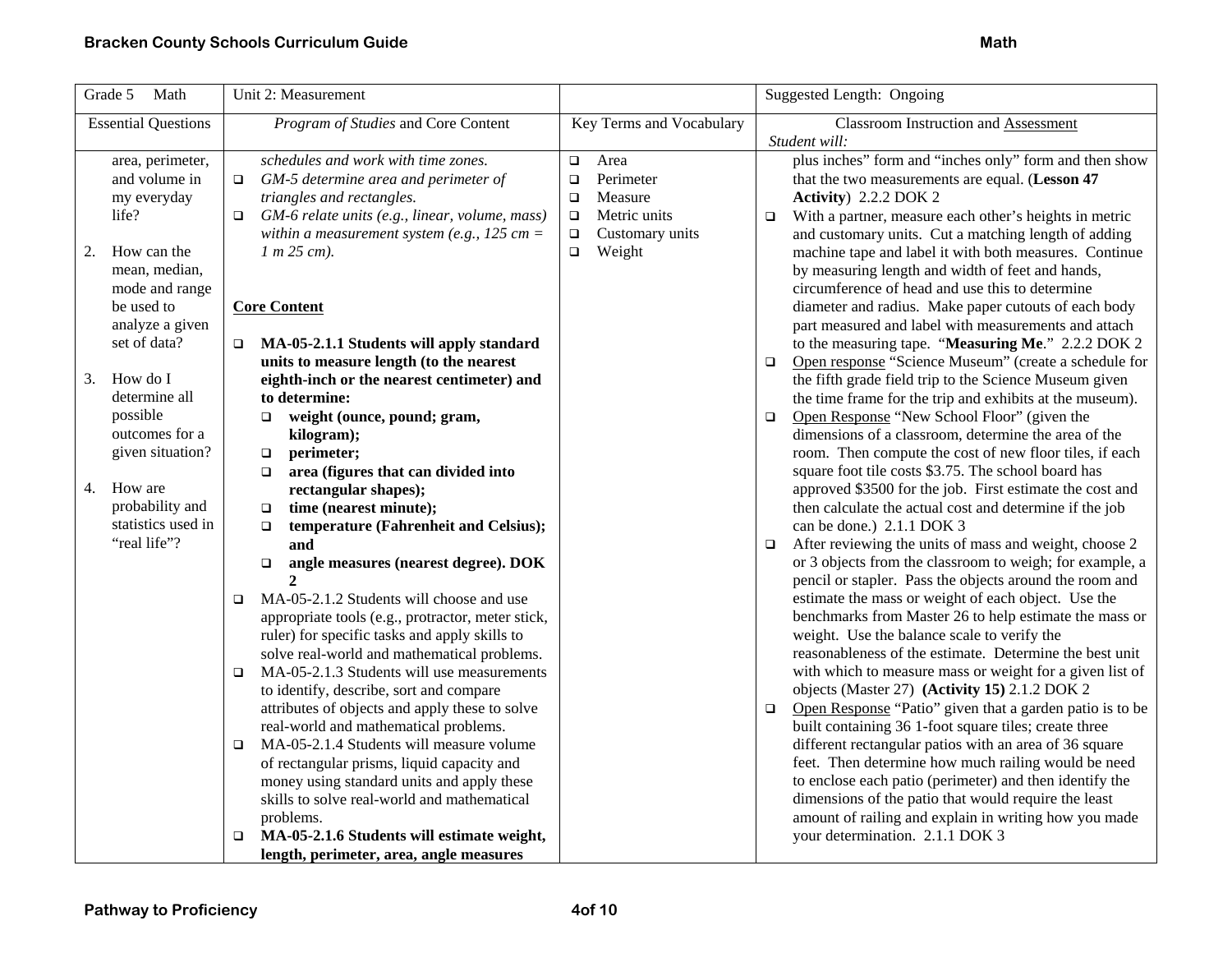| Grade 5<br>Math            | Unit 2: Measurement                          |                          | Suggested Length: Ongoing                   |
|----------------------------|----------------------------------------------|--------------------------|---------------------------------------------|
| <b>Essential Questions</b> | Program of Studies and Core Content          | Key Terms and Vocabulary | <b>Classroom Instruction and Assessment</b> |
|                            |                                              |                          | Student will:                               |
|                            | and time using appropriate units of          |                          |                                             |
|                            | measurement. DOK 2                           |                          |                                             |
|                            | MA-05-2.2.2 Students will describe, define,  |                          |                                             |
|                            | give examples of and use to solve real-world |                          |                                             |
|                            | and mathematical problems nonstandard and    |                          |                                             |
|                            | standard (U.S. Customary, metric) units of   |                          |                                             |
|                            | measurement.                                 |                          |                                             |
|                            | MA-05-2.2.3 Students will convert units      |                          |                                             |
|                            | within the same measurement system [U.S.     |                          |                                             |
|                            | customary (inches, feet, yards, miles;       |                          |                                             |
|                            | ounces, pounds, tons), metric (millimeters,  |                          |                                             |
|                            | centimeters, meters, kilometers; grams,      |                          |                                             |
|                            | kilograms), money, or time] and use the      |                          |                                             |
|                            | units to solve problems. DOK 2               |                          |                                             |

|    | Grade 5<br>Math            | Unit 3: Geometry                                 |        |                          |        | Suggested Length: Ongoing                                  |
|----|----------------------------|--------------------------------------------------|--------|--------------------------|--------|------------------------------------------------------------|
|    | <b>Essential Questions</b> | Program of Studies and Core Content              |        | Key Terms and Vocabulary |        | <b>Classroom Instruction and Assessment</b>                |
|    |                            |                                                  |        |                          |        | Student will:                                              |
|    |                            | <b>Program of Studies</b>                        |        |                          |        |                                                            |
|    |                            |                                                  |        |                          |        |                                                            |
|    | How do I                   | GM-1 identify and model basic two-and<br>□       | $\Box$ | Angle                    | ❏      | Use their knee and elbow joints to demonstrate various     |
|    | classify 2D and            | three-dimensional shapes by appearance and       | $\Box$ | Acute angle              |        | angles; use a protractor to measure and draw angles.       |
|    | 3D objects in              | in different orientations (i.e., turn models     | □      | Obtuse angle             |        | (Investigation 4) $3.1.1$ DOK 2                            |
|    | my world?                  | different ways).                                 | ❏      | Right angle              | $\Box$ | In pairs, after listening to teacher read "Sir Cumference" |
|    |                            | GM-2 measure and construct angles to the         | ❏      | Point                    |        | and the Round Table"; use a bottle of bubbles and          |
|    | How and why                | nearest degree.                                  | □      | Line                     |        | construction paper to create soap bubble prints, which     |
|    | do I need to               | GM-3 classify angles as acute, obtuse, or<br>□   | □      | Line segment             |        | they will use to practice their measuring skills by        |
|    | know how to                | right.                                           | ❏      | Ray                      |        | finding the circumference, diameter, and radius of their   |
|    | measure objects            |                                                  | □      | Parallel lines           |        | circles. $3.1.1$ DOK 2                                     |
|    | and time in my             |                                                  | ❏      | Perpendicular lines      | □      | Construct 2-D and 3-D figures using drinking straws        |
|    | world?                     | <b>Core Content</b>                              | □      | Intersecting lines       |        | and pipe cleaners. 3.1.2, 3.1.3 DOK 3                      |
|    |                            |                                                  | □      | Two-dimensional          | □      | After studying a table place setting, identify as many     |
| 3. | How can                    | MA-05-3.1.1 Students will describe and<br>$\Box$ |        | figures                  |        | geometry concepts that they can see by writing complete    |
|    | knowing how to             | provide examples of basic geometric              | □      | Triangle                 |        | sentences and including appropriate math vocabulary.       |
|    | graph and read             | elements and terms [points, segments, lines      | $\Box$ | Right triangle           |        | (Place math)WP 3.1.1 3.1.2 3.1.3 DOK 3                     |
|    | ordered pairs be           | (perpendicular, parallel, intersecting), rays,   | $\Box$ | Equilateral triangle     | $\Box$ | Use pattern blocks to demonstrate how a figure looks if    |
|    | useful?                    | angles (acute, right, obtuse), sides, edges,     | □      | Quadrilaterals           |        | it is flipped, slid, or turned by using pattern blocks.    |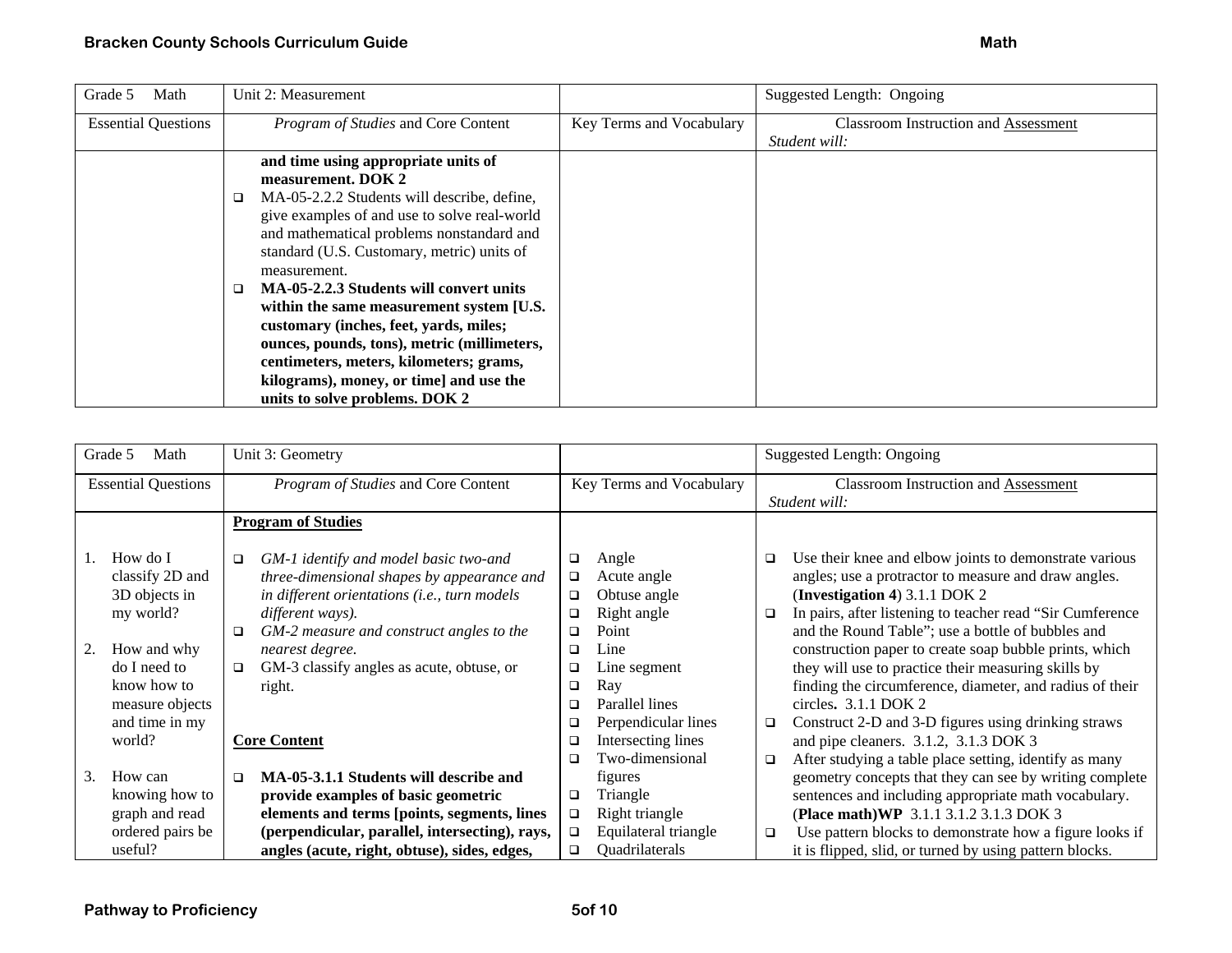| Grade 5<br>Math            | Unit 3: Geometry                                     |                              | <b>Suggested Length: Ongoing</b>                                  |
|----------------------------|------------------------------------------------------|------------------------------|-------------------------------------------------------------------|
| <b>Essential Questions</b> | Program of Studies and Core Content                  | Key Terms and Vocabulary     | <b>Classroom Instruction and Assessment</b>                       |
|                            |                                                      |                              | Student will:                                                     |
|                            | faces, bases, vertices, radius, diameter],           | Pentagon<br>$\Box$           | "Exploring With Pattern Blocks" pgs. 32-35. 3.2.2                 |
|                            | and will apply these elements to solve real-         | Hexagon<br>$\Box$            | DOK <sub>2</sub>                                                  |
|                            | world and mathematical problems. DOK 2               | Octagon<br>$\Box$            | $\Box$<br>Investigate symmetry by folding a piece of construction |
|                            | MA-05-3.1.2 Students will describe and<br>$\Box$     | Circle<br>$\Box$             | paper in half lengthwise and then writing their name (in          |
|                            | provide examples of basic two-dimensional            | Diameter<br>$\Box$           | cursive) along the fold line with chalk. The bottom of            |
|                            | shapes [circles, triangles (right,                   | Radius<br>$\Box$             | each letter should touch the fold and all letters must be         |
|                            | equilateral), all quadrilaterals, pentagons,         | Congruent<br>$\Box$          | connected. Cut around the letters and then open up and            |
|                            | hexagons, octagons], and will apply these            | Similar<br>$\Box$            | glue to a contrasting piece of construction paper.                |
|                            | shapes to solve real-world and                       | Translation<br>$\Box$        | "Reflecting Yourself" 3.2.1 DOK 3                                 |
|                            | mathematical problems. DOK 2                         | Reflections<br>$\Box$        | Identify parallel and perpendicular line segments by<br>$\Box$    |
|                            | MA-05-3.1.3 Students will describe and<br>$\Box$     | Rotations<br>$\Box$          | creating the Roman Numerals from 1 to 10 with                     |
|                            | provide examples of basic three-                     | Three-dimensional<br>$\Box$  | toothpicks; then complete a chart showing which                   |
|                            | dimensional shapes (spheres, cones,                  | figures                      | numerals contain parallel or perpendicular line                   |
|                            | cylinders, pyramids, cubes, triangular and           | Sides<br>$\Box$              | segments. "Looking for Line Segments". 3.1.1 DOK                  |
|                            | rectangular prisms), will identify three-            | Edges<br>$\Box$              | 2                                                                 |
|                            | dimensional objects from two-dimensional             | Faces<br>$\Box$              | As a class, review a list of different types of lines,<br>$\Box$  |
|                            | representations (nets) and will apply the            | Vertices<br>$\Box$           | angles, and polygons, create a list of examples of each           |
|                            | attributes to solve real-world and                   | <b>Spheres</b><br>$\Box$     | that can be found in the classroom. Then discuss where            |
|                            | mathematical problems. DOK 2                         | Cones<br>$\Box$              | they have seen examples of items in the list in the "real         |
|                            | MA-05-3.1.5 Students will identify and<br>$\Box$     | Cylinders<br>$\Box$          | world", such as in nature, art, or architecture. Students         |
|                            | describe congruent figures in real-world             | Pyramids<br>$\Box$           | then find examples of each listed item and are asked to           |
|                            | and mathematical problems. DOK 2                     | Cubes<br>$\Box$              | find examples of those used in magazines, books,                  |
|                            | MA-05-3.2.1 Students will describe and<br>$\Box$     | Triangular prisms<br>$\Box$  | newspaper, or on the Internet and display them in the             |
|                            | provide examples of line symmetry in real-           | Rectangular prisms<br>$\Box$ | form of a poster. (Activity 11 & 12) 3.1.1 DOK 2                  |
|                            | world and mathematical problems or will              | Symmetry<br>$\Box$           | Open Response "To Be or Not To Be" given drawings<br>$\Box$       |
|                            | apply line symmetry to construct a                   | Ordered pairs<br>$\Box$      | of several figures, classify each as polygon or not a             |
|                            | geometric design. DOK 3                              |                              | polygon, identify each polygon and explain why some               |
|                            | MA-05-3.2.2 Students will identify or draw<br>$\Box$ |                              | of the figures are not polygons. 3.1.1 DOK 2                      |
|                            | 90° rotations, reflections or translations of        |                              | Open Response "Who Is Right?" Given examples of<br>$\Box$         |
|                            | basic shapes within a plane. DOK 1                   |                              | several angles, determine which ones are right angles             |
|                            | MA-05-3.3.1 Students will identify and<br>□          |                              | and explain why the others are not right angles. 3.1.1            |
|                            | graph ordered pairs on a positive                    |                              | DOK <sub>2</sub>                                                  |
|                            | coordinate system scaled by ones, twos,              |                              | In small groups, design a "Geohouse" on graph paper<br>$\Box$     |
|                            | threes, fives, or tens; locate points on a           |                              | using various 2D and 3D shapes, etc. After the design is          |
|                            | grid; and apply graphing in the coordinate           |                              | complete, they will construct the house according to              |
|                            | system to solve real-world and                       |                              | their "blueprint" using various items such as graham              |
|                            | mathematical problems. DOK 2                         |                              | crackers and candies in various shapes. 3.1.2 3.1.3               |
|                            |                                                      |                              | DOK <sub>2</sub>                                                  |
|                            |                                                      |                              | Open Response "ABC Symmetry" use the alphabet to<br>$\Box$        |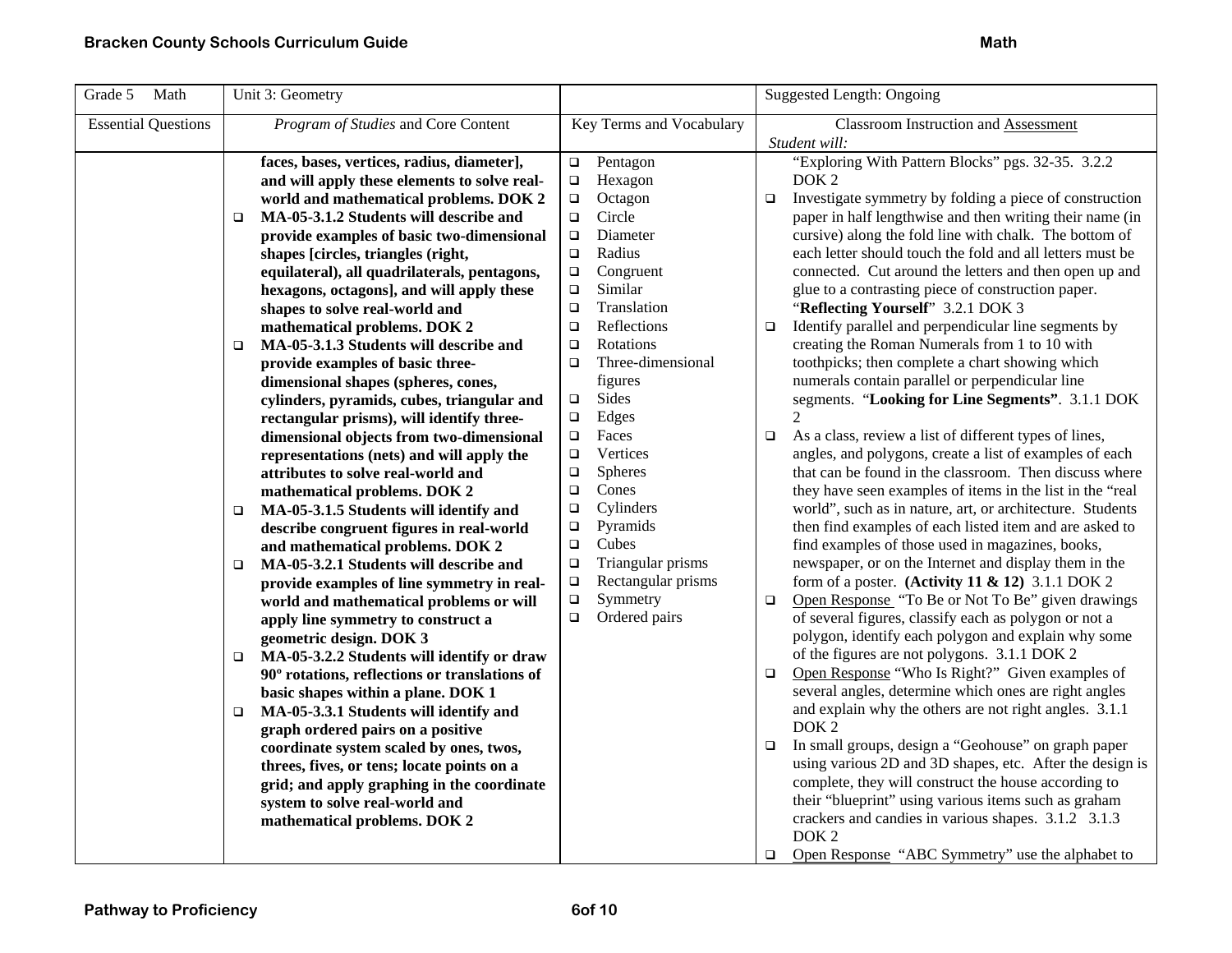| Grade 5<br>Math            | Unit 3: Geometry                    |                          | Suggested Length: Ongoing                                  |
|----------------------------|-------------------------------------|--------------------------|------------------------------------------------------------|
| <b>Essential Questions</b> | Program of Studies and Core Content | Key Terms and Vocabulary | <b>Classroom Instruction and Assessment</b>                |
|                            |                                     |                          | Student will:                                              |
|                            |                                     |                          | determine three letters that have only one line of         |
|                            |                                     |                          | symmetry, three letters that are not symmetrical, and one  |
|                            |                                     |                          | letter that has at least two line of symmetry. Draw        |
|                            |                                     |                          | chosen letters and show the lines of symmetry with         |
|                            |                                     |                          | dotted lines. 3.2.1 DOK 3                                  |
|                            |                                     |                          | Identify & graph points on a coordinate plane. Invest.     |
|                            |                                     |                          | 10 3.3.1 DOK 2                                             |
|                            |                                     |                          | Open Response "Neighborhood Friends" Given three<br>$\Box$ |
|                            |                                     |                          | different locations as possible locations for a club       |
|                            |                                     |                          | meeting (points on a coordinate graph), students will      |
|                            |                                     |                          | plot given points ordered pairs) for the locations of five |
|                            |                                     |                          | friends homes, determine how far from each location        |
|                            |                                     |                          | that each student lives and then select the best location  |
|                            |                                     |                          | for their club meetings. They must justify why the         |
|                            |                                     |                          | location they chose is the best. 3.3.1 DOK 2               |

| Grade 5<br>Math                                                    | Unit 4: Data Analysis and Probability                                                                                                                                                                                                                                                                                                                                                                                                                                                                                                                        |                                                                                                                                                                                                                                                                                                                | <b>Suggested Length: Ongoing</b>                                                                                                                                                                                                                                                                                                                                                                                                                                                                                                                                                                                                                                                                                                                                                                                                                                                      |
|--------------------------------------------------------------------|--------------------------------------------------------------------------------------------------------------------------------------------------------------------------------------------------------------------------------------------------------------------------------------------------------------------------------------------------------------------------------------------------------------------------------------------------------------------------------------------------------------------------------------------------------------|----------------------------------------------------------------------------------------------------------------------------------------------------------------------------------------------------------------------------------------------------------------------------------------------------------------|---------------------------------------------------------------------------------------------------------------------------------------------------------------------------------------------------------------------------------------------------------------------------------------------------------------------------------------------------------------------------------------------------------------------------------------------------------------------------------------------------------------------------------------------------------------------------------------------------------------------------------------------------------------------------------------------------------------------------------------------------------------------------------------------------------------------------------------------------------------------------------------|
| <b>Essential Questions</b>                                         | Program of Studies and Core Content                                                                                                                                                                                                                                                                                                                                                                                                                                                                                                                          | Key Terms and Vocabulary                                                                                                                                                                                                                                                                                       | Classroom Instruction and Assessment                                                                                                                                                                                                                                                                                                                                                                                                                                                                                                                                                                                                                                                                                                                                                                                                                                                  |
|                                                                    |                                                                                                                                                                                                                                                                                                                                                                                                                                                                                                                                                              |                                                                                                                                                                                                                                                                                                                | Student will:                                                                                                                                                                                                                                                                                                                                                                                                                                                                                                                                                                                                                                                                                                                                                                                                                                                                         |
|                                                                    | <b>Program of Studies</b>                                                                                                                                                                                                                                                                                                                                                                                                                                                                                                                                    |                                                                                                                                                                                                                                                                                                                |                                                                                                                                                                                                                                                                                                                                                                                                                                                                                                                                                                                                                                                                                                                                                                                                                                                                                       |
| How do I<br>decide which<br>graph to use to<br>display my<br>data? | PS-1 develop meaning and interpretation of<br>□<br>arithmetic mean (average) for numerical<br>data.<br>PS-2 pose questions; collect, organize,<br>$\Box$<br>display data; and choose an appropriate way<br>to collect and represent data.<br>PS-3 use counting techniques, tree diagrams,<br>$\Box$<br>and tables to explore probability experiments.<br>PS-4 explore how sample size affects the<br>□<br>reliability of the outcome.<br>PS-5 make predictions.<br>□<br>PS-6 find mean, median, mode, and range for<br>a set of data.<br><b>Core Content</b> | Range<br>$\Box$<br>Mean (average)<br>❏<br>Median<br>□<br>Mode<br>□<br>Pictograph<br>$\Box$<br>Line graph<br>□<br>Line plot<br>□<br>Bar graph<br>$\Box$<br>Circle graph<br>❏<br>Data<br>□<br>Interval<br>❏<br>Scale<br>□<br>Tally tables<br>$\Box$<br>Venn diagram<br>❏<br>Table<br>□<br>Possible outcomes<br>◻ | Use pictures to determine the total number of<br>□<br>combinations for a given situation and make<br>generalizations about determining all combinations for<br>any situation. (Activity $1 \& 2$ ) 4.4.1 DOK 2<br>Use calculators to find the average (mean) of a set of<br>$\Box$<br>data. (Activity 9 & 10) 4.2.1 DOK 2<br>Explore the concept of chance using different colored<br>$\Box$<br>counters and a paper bag. ("All's Fair In Love and<br>Math") 4.4.2 DOK 2<br>Make a prediction as to how many times a penny would<br>$\Box$<br>land on heads if flipped 48 times. Conduct the<br>experiment and record results in a chart and compare the<br>results with the prediction. Collect results from 9 other<br>students and make a line graph showing the results.<br>("Heads Up", Hands on Math) 4.4.2 DOK 2<br>Use software program "Graph Master" to create graphs<br>o. |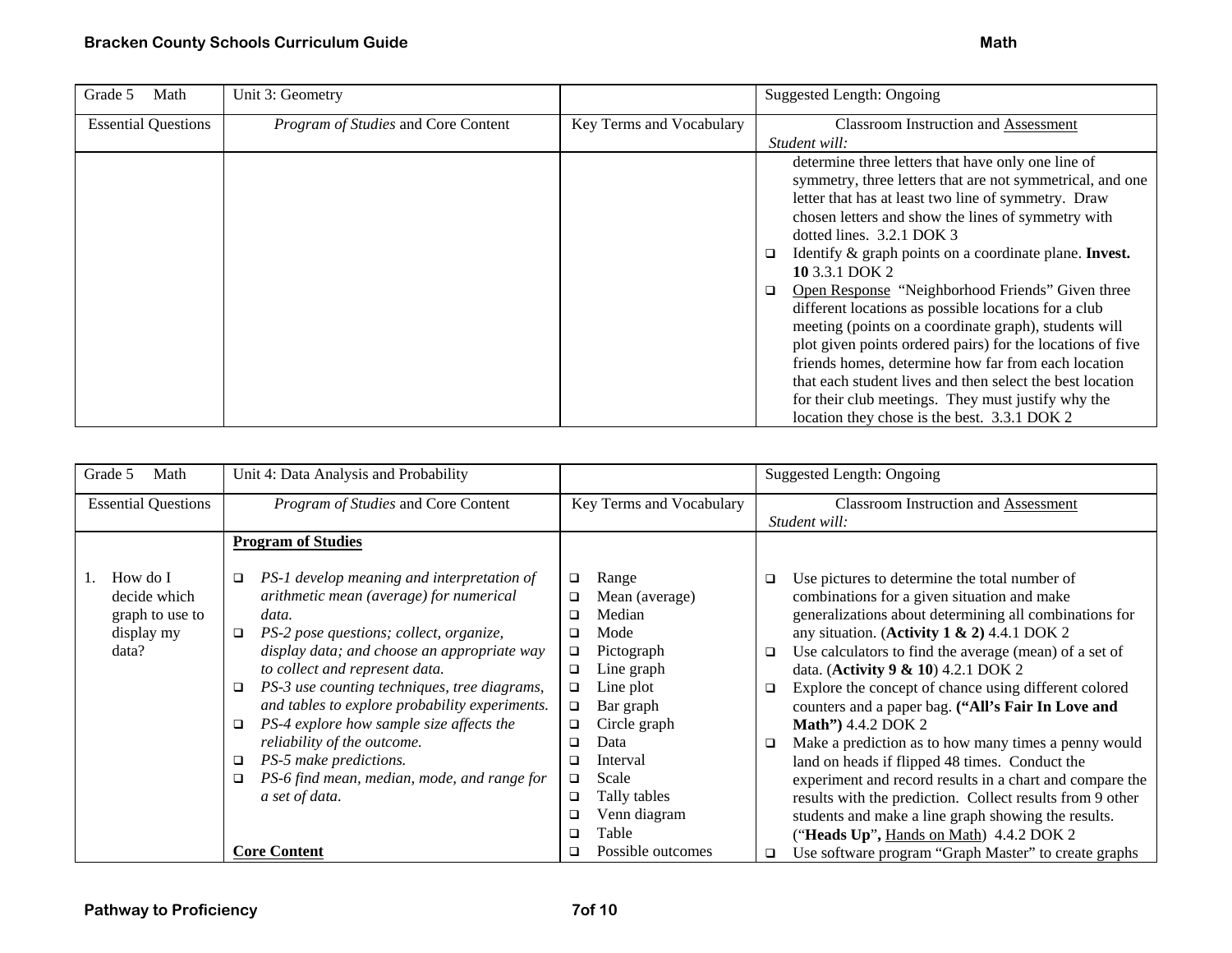| Grade 5<br>Math<br>Unit 4: Data Analysis and Probability                                                                                                                                                                                                                                                                                                                                                                                                                                                                                                                                                                                                                                                                                                                                                                                                                                                                                                                                                                                                                                                                                                                                                                                                                               | <b>Suggested Length: Ongoing</b>                                                                                                                                                                                                                                                                                                                                                                                                                                                                                                                                                                                                                                                                                                                                                                                                                                                                                                                                                                                                                                                                                                                                                                                                                                                                                                                                                                                                                                                                                                                                                                                                                                                                                                                                                                                                                                                                                                                                                                                                                                                                                                                                                                                                                                                                                                                                 |  |
|----------------------------------------------------------------------------------------------------------------------------------------------------------------------------------------------------------------------------------------------------------------------------------------------------------------------------------------------------------------------------------------------------------------------------------------------------------------------------------------------------------------------------------------------------------------------------------------------------------------------------------------------------------------------------------------------------------------------------------------------------------------------------------------------------------------------------------------------------------------------------------------------------------------------------------------------------------------------------------------------------------------------------------------------------------------------------------------------------------------------------------------------------------------------------------------------------------------------------------------------------------------------------------------|------------------------------------------------------------------------------------------------------------------------------------------------------------------------------------------------------------------------------------------------------------------------------------------------------------------------------------------------------------------------------------------------------------------------------------------------------------------------------------------------------------------------------------------------------------------------------------------------------------------------------------------------------------------------------------------------------------------------------------------------------------------------------------------------------------------------------------------------------------------------------------------------------------------------------------------------------------------------------------------------------------------------------------------------------------------------------------------------------------------------------------------------------------------------------------------------------------------------------------------------------------------------------------------------------------------------------------------------------------------------------------------------------------------------------------------------------------------------------------------------------------------------------------------------------------------------------------------------------------------------------------------------------------------------------------------------------------------------------------------------------------------------------------------------------------------------------------------------------------------------------------------------------------------------------------------------------------------------------------------------------------------------------------------------------------------------------------------------------------------------------------------------------------------------------------------------------------------------------------------------------------------------------------------------------------------------------------------------------------------|--|
| <b>Essential Questions</b><br>Program of Studies and Core Content                                                                                                                                                                                                                                                                                                                                                                                                                                                                                                                                                                                                                                                                                                                                                                                                                                                                                                                                                                                                                                                                                                                                                                                                                      | Key Terms and Vocabulary<br><b>Classroom Instruction and Assessment</b><br>Student will:                                                                                                                                                                                                                                                                                                                                                                                                                                                                                                                                                                                                                                                                                                                                                                                                                                                                                                                                                                                                                                                                                                                                                                                                                                                                                                                                                                                                                                                                                                                                                                                                                                                                                                                                                                                                                                                                                                                                                                                                                                                                                                                                                                                                                                                                         |  |
| MA-05-4.1.1 Students will analyze and<br>□<br>make inferences from data displays<br>(drawings, tables/charts, tally tables,<br>pictographs, bar graphs, circle graphs, line<br>plots, Venn diagrams, line graphs). DOK 3<br>MA-05-4.1.2 Students will collect data (e.g.,<br>$\Box$<br>tallies, surveys) and explain how the skills<br>apply in real-world and mathematical<br>problems.<br>MA-05-4.1.3 Students will construct data<br>$\Box$<br>displays (pictographs, bar graphs, line<br>plots, line graphs, Venn diagrams, tables).<br>DOK <sub>2</sub><br>MA-05-4.2.1 Students will determine and<br>$\Box$<br>apply the mean, median, mode (for a data<br>set with no more than one mode) and range<br>of a set of data. DOK 2<br>MA-05-4.3.1 Students will describe and give<br>$\Box$<br>examples of the process of using data to<br>answer questions (e.g., pose a question, plan,<br>collect data, organize and display data,<br>interpret data to answer questions).<br>MA-05-4.4.1 Students will determine all<br>$\Box$<br>possible outcomes of an activity/event with<br>up to 12 possible outcomes. DOK 2<br>MA-05-4.4.2 Students will determine the<br>o.<br>likelihood of an event and the probability<br>of an event (expressed as a fraction). DOK<br>$\mathbf{2}$ | from various data collection activities.<br>Prediction<br>$\Box$<br>Conclusion<br>Explore combinations by having 5 students (three boys<br>$\Box$<br>$\Box$<br>Analyze<br>and two girls) go to the front of the room to demonstrate<br>$\Box$<br>how many different combinations of boy/girl dancing<br>Inferences<br>$\Box$<br>Construct<br>partners can be formed. Students will make a list of the<br>$\Box$<br>Probability<br>six combinations that can be found. Repeat the activity,<br>$\Box$<br>if necessary, with a different number of students. Guide<br>the students to see that they can multiply the number of<br>elements in one set by the number of elements in the<br>second set. "How Many Can Dance With Me?" 4.4.1<br>DOK <sub>2</sub><br>Create a Tree Diagram to determine the number of<br>$\Box$<br>possible combinations given various lunch choices.<br>"What Can I Eat" 4.4.1 DOK 2<br>Create a Tree Diagram to determine the number of<br>$\Box$<br>possible combinations of ice cream cones given six<br>flavors of ice cream and two varieties of cones. "At The<br>Ice-Cream Shoppe" 4.4.1 DOK 2<br>Investigate probability using one of the following<br>$\Box$<br>activities: (1) drop a paper cup from waist high to the<br>floor and predict if it will land on its side, its bottom, or<br>upside down. Try about 40-50 tests and record the<br>results. Try the same test with a plastic cup and<br>compare the results. (2) perform the same investigation<br>as above, but use thumb tacks. Will the tack land so that<br>its point is touching the floor or will it land with the<br>point straight up? Which occurs most often? (3) use a<br>pair of dice to answer probability questions based on the<br>roll of one die or two dice. "Roll 'em' " 4.4.1 DOK 2<br>Decide with a partner, if a game played with three<br>$\Box$<br>wooden craft sticks (red/green, red/blue, green/blue) is<br>fair. One player must be "match" while the other player<br>is "different". One student in each pair drops all three<br>sticks simultaneously on a desktop. If two sticks show<br>the same color, then "match" earns a point. If three<br>different colors show, then "different" earns a point. Do<br>this twenty times and keep a tally of the points. Then<br>show the students a tree diagram with all the different |  |
|                                                                                                                                                                                                                                                                                                                                                                                                                                                                                                                                                                                                                                                                                                                                                                                                                                                                                                                                                                                                                                                                                                                                                                                                                                                                                        | combinations and discuss whether the game was fair.                                                                                                                                                                                                                                                                                                                                                                                                                                                                                                                                                                                                                                                                                                                                                                                                                                                                                                                                                                                                                                                                                                                                                                                                                                                                                                                                                                                                                                                                                                                                                                                                                                                                                                                                                                                                                                                                                                                                                                                                                                                                                                                                                                                                                                                                                                              |  |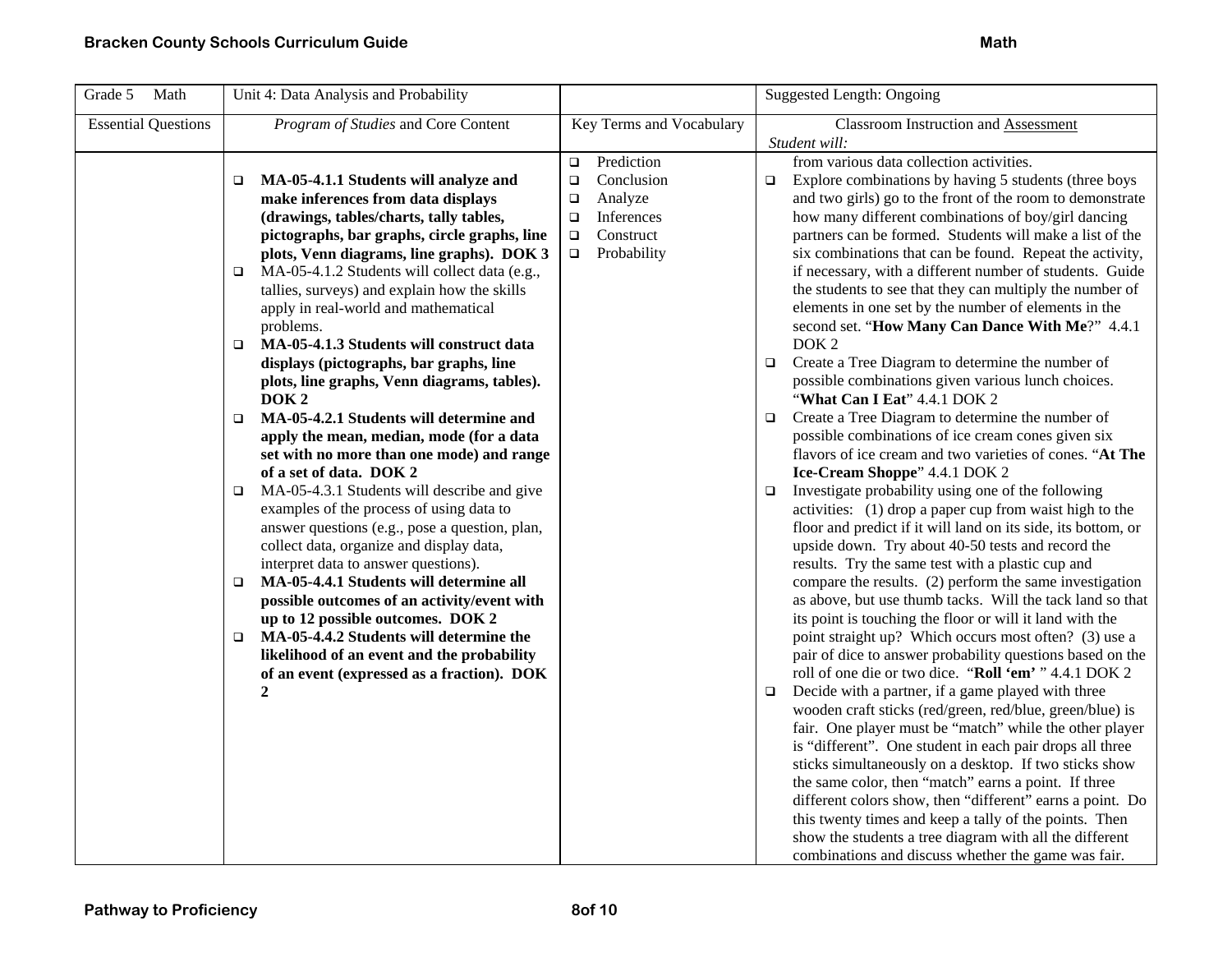| Grade 5<br>Math            | Unit 4: Data Analysis and Probability |                          | Suggested Length: Ongoing                                                                                                                                                                                                                                                                                                                                                                                                                                                                                                                                                                                                                                                                                                                                                                                                                                                                                                   |
|----------------------------|---------------------------------------|--------------------------|-----------------------------------------------------------------------------------------------------------------------------------------------------------------------------------------------------------------------------------------------------------------------------------------------------------------------------------------------------------------------------------------------------------------------------------------------------------------------------------------------------------------------------------------------------------------------------------------------------------------------------------------------------------------------------------------------------------------------------------------------------------------------------------------------------------------------------------------------------------------------------------------------------------------------------|
| <b>Essential Questions</b> | Program of Studies and Core Content   | Key Terms and Vocabulary | <b>Classroom Instruction and Assessment</b><br>Student will:                                                                                                                                                                                                                                                                                                                                                                                                                                                                                                                                                                                                                                                                                                                                                                                                                                                                |
|                            |                                       |                          | Have the students decide if they would want to switch<br>"names" if they played the game again and explain why<br>or why not (in writing). "That's Not Fair" 4.4.2 DOK 2<br>Determine the likelihood of certain events by deciding if<br>$\Box$<br>a given event is certain, likely, or impossible. "Certain,<br>Impossible, or Somewhere in Between?" 4.4.2 DOK<br>Do a class or school survey on topics of interest. Create<br>$\Box$<br>appropriate graphs to represent the data. Show how the<br>graphs are related by calculating the mean, median, and<br>mode. 4.1.2 DOK 2<br>Predict the outcome of an event and test the predictions.<br>"Take a Spin" 4.4.2 DOK 2<br>Read and interpret data presented on a bar graph.<br>$\Box$<br>(Activity 14) 4.1.1 DOK 3<br>Interpret and display data in a bar graph, a pictograph, a<br>$\Box$<br>circle graph, and a Venn diagram. (Investigation 8)<br>4.1.1 4.1.2 DOK 3 |
|                            |                                       |                          | Interpret and create line graphs and double-line graphs.<br>(Investigation 9) 4.1.1 4.1.2 DOK 3                                                                                                                                                                                                                                                                                                                                                                                                                                                                                                                                                                                                                                                                                                                                                                                                                             |

| Grade 5<br>Math            | Unit 5: Algebraic Thinking                          |                             | Suggested Length: Ongoing                                      |
|----------------------------|-----------------------------------------------------|-----------------------------|----------------------------------------------------------------|
| <b>Essential Questions</b> | Program of Studies and Core Content                 | Key Terms and Vocabulary    | <b>Classroom Instruction and Assessment</b>                    |
|                            |                                                     |                             | Student will:                                                  |
|                            | <b>Program of Studies</b>                           |                             |                                                                |
|                            |                                                     |                             |                                                                |
| How can I use              | A-1 create, recognize, extend, find, and write<br>□ | Variable<br>□               | Investigate patterns and functions by using beans to<br>$\Box$ |
| equations to               | rules for number patterns.                          | Equation<br>o.              | determine the rule (pattern) for function (input-output)       |
| solve problems             | A-2 explore variables and solve equations<br>$\Box$ | Input<br>o.                 | ("Function Beans", Hands on Math), 5.1.1 DOK 3                 |
| involving real-            | <i>using variables.</i>                             | Output<br>❏                 | Open Response "Patterns" determine the pattern and<br>$\Box$   |
| world                      | A-3 generalize a rule for ordered pairs.<br>$\Box$  | <b>Function tables</b><br>□ | then complete a chart giving number of laps two                |
| situations?                |                                                     | <b>Patterns</b><br>□        | students walk around the school gymnasium each                 |
|                            |                                                     | Sequence                    | morning and then explain the patterns discovered. 5.1.1        |
| How and why                | <b>Core Content</b>                                 | Inequalities                | DOK 3                                                          |
| can I use                  |                                                     |                             | Solve number sentences with variables for basic<br>□           |
| patterns to solve          | MA-05-5.1.1 Students will extend patterns,<br>□     |                             | arithmetic skills. 5.3.1 DOK 2                                 |
| problems?                  | find the missing term(s) in a pattern or            |                             | Identify arithmetic sequences, continue the sequence,<br>□     |